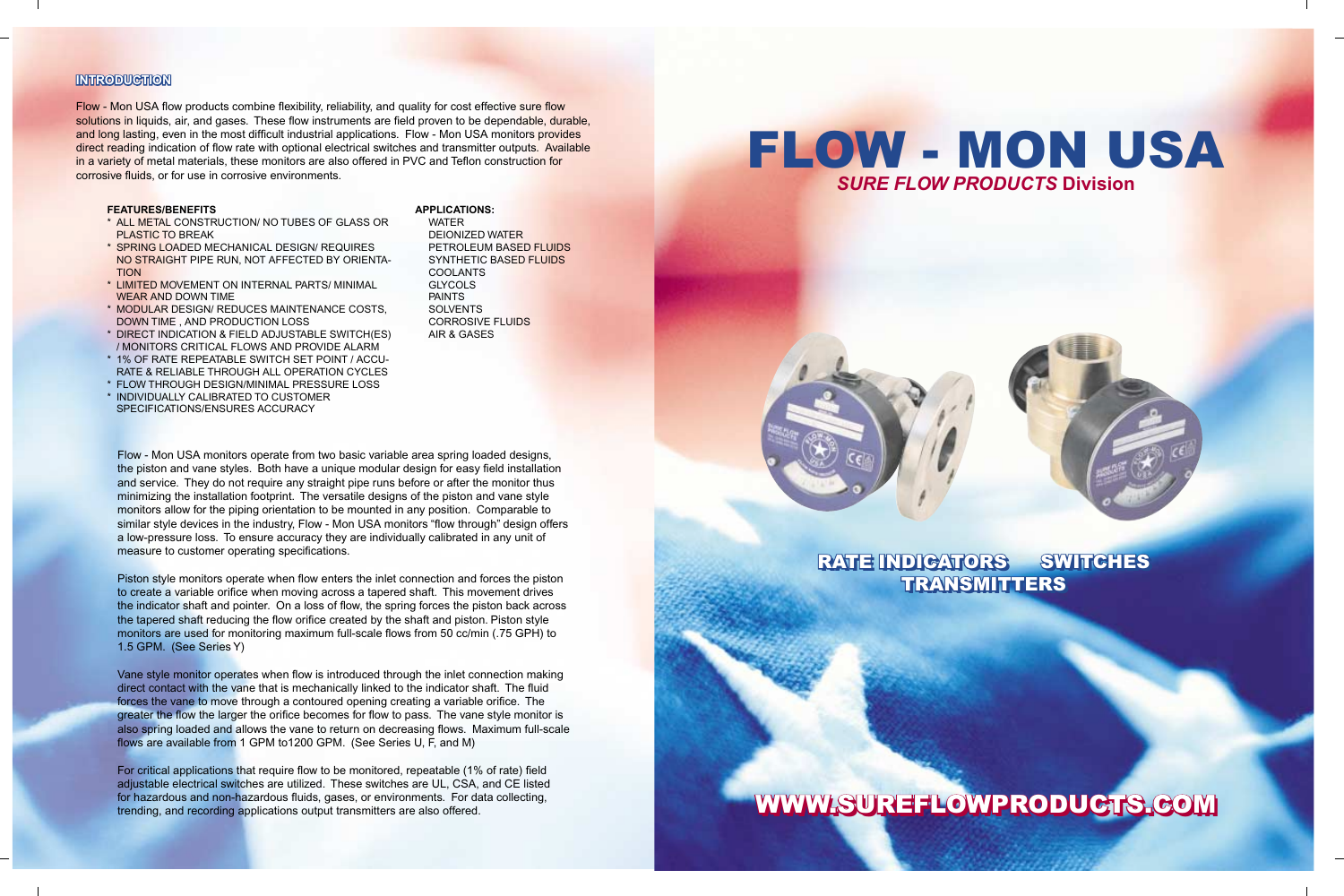# ORDERING INFORMATION

Example Model Code: U1B5A1B2-2A1S500/9-R1D3

identifi cation tags, glass windows, etc. For a complete list of options please contact *SURE FLOW PRODUCTS* **Division.**

Example: -R20 = switch is factory set at 20 for on or all switches. For multiple set points "R20D50" = each switch is individually factory set. One switch set at 20 increasing, and the other at 50 decreasing flow.

| Example Model Code: UTB3ATBZ-ZAT3300/19-RTD3                                                                                                                                                                                |                 |             |                                                                                            |                                                                                                                                                                                                                                                | <b>300 PSI</b>               | 2000 PSI               |                        |                        | <b>100 PSI</b> |
|-----------------------------------------------------------------------------------------------------------------------------------------------------------------------------------------------------------------------------|-----------------|-------------|--------------------------------------------------------------------------------------------|------------------------------------------------------------------------------------------------------------------------------------------------------------------------------------------------------------------------------------------------|------------------------------|------------------------|------------------------|------------------------|----------------|
|                                                                                                                                                                                                                             | U1<br><b>B5</b> |             |                                                                                            | SERIES                                                                                                                                                                                                                                         | <b>Y1</b>                    |                        | <b>Y2</b>              |                        | Y3             |
|                                                                                                                                                                                                                             |                 |             | CONNECTION SIZE, TYPE & MAX. FLOW                                                          | NPTANSI FLG NPTANSI FLGNPT ANSI FLG                                                                                                                                                                                                            |                              |                        |                        |                        |                |
|                                                                                                                                                                                                                             |                 |             |                                                                                            | 1/4" SELECT TYPE SYM. & ADD MAX FLOW 50 CCM TO 12 GPM*                                                                                                                                                                                         | $B^*$<br>$N^*$               | $B^*$                  | $N^*$                  | $B^*$                  | $N^*$          |
|                                                                                                                                                                                                                             |                 |             |                                                                                            | 1/2" SELECT TYPE SYM. & ADD MAX FLOW 1.5 TO 12 GPM*                                                                                                                                                                                            | $D^*$<br>$M^*$               | $D^*$                  | $M^*$                  | $D^*$                  | $M^*$          |
|                                                                                                                                                                                                                             |                 |             |                                                                                            | 3/4" SELECT TYPE SYM. & ADD MAX FLOW 1.5 TO 80 GPM*                                                                                                                                                                                            | $\mathsf{E}^\star$<br>$P^*$  | $E^*$                  | $P^*$                  | $E^*$                  | $P^*$          |
|                                                                                                                                                                                                                             |                 |             |                                                                                            | 1" SELECT TYPE SYM. & ADD MAX FLOW 1.5 TO 80 GPM*                                                                                                                                                                                              | $F^*$<br>$R^*$               | $F^*$                  | $R^*$                  | $F^*$                  | $R^*$          |
|                                                                                                                                                                                                                             |                 |             |                                                                                            | 1-1/4" SELECT TYPE SYM. & ADD MAX FLOW 10 TO 80 GPM*                                                                                                                                                                                           |                              |                        |                        |                        |                |
|                                                                                                                                                                                                                             |                 |             |                                                                                            | 1-1/2" SELECT TYPE SYM. & ADD MAX FLOW 20 TO 100 GPM*                                                                                                                                                                                          |                              |                        |                        |                        |                |
|                                                                                                                                                                                                                             |                 |             |                                                                                            | 2" SELECT TYPE SYM. & ADD MAX FLOW 20 TO 100 GPM*                                                                                                                                                                                              |                              |                        |                        |                        |                |
| <b>Y Series</b>                                                                                                                                                                                                             |                 |             |                                                                                            | 3" SELECT TYPE SYM. & ADD MAX FLOW 50 TO 250 GPM*                                                                                                                                                                                              |                              |                        |                        |                        |                |
|                                                                                                                                                                                                                             |                 |             |                                                                                            | 4" SELECT TYPE SYM. & ADD MAX FLOW 50 TO 400 GPM*                                                                                                                                                                                              |                              |                        |                        |                        |                |
|                                                                                                                                                                                                                             |                 |             |                                                                                            | 6" SELECT TYPE SYM. & ADD MAX FLOW 100 TO 800 GPM*                                                                                                                                                                                             |                              |                        |                        |                        |                |
|                                                                                                                                                                                                                             |                 |             | 8" SELECT TYPE SYM. & ADD MAX FLOW 200 TO 1200 GPM*                                        |                                                                                                                                                                                                                                                |                              |                        |                        |                        |                |
|                                                                                                                                                                                                                             |                 |             |                                                                                            | FOR ALL OTHER FLOW RANGES INCLUDING AIR, GAS & RELATED UNITS CONSULT <i>SURE FLOW PRODUCTS</i>                                                                                                                                                 |                              |                        |                        |                        |                |
|                                                                                                                                                                                                                             |                 |             |                                                                                            | CALIBRATED UNITS FOR LIQUIDS                                                                                                                                                                                                                   |                              |                        |                        |                        |                |
|                                                                                                                                                                                                                             |                 |             |                                                                                            | <b>GALLONS PER MINUTE (GPM)</b>                                                                                                                                                                                                                | $\mathsf{A}$                 |                        | $\mathsf{A}$           |                        | $\mathsf{A}$   |
|                                                                                                                                                                                                                             |                 |             |                                                                                            | LITERS PER MINUTE (LPM)                                                                                                                                                                                                                        | $\mathsf{C}$                 |                        | $\mathsf{C}$           |                        | $\mathsf{C}$   |
|                                                                                                                                                                                                                             |                 |             |                                                                                            | <b>CUBIC METERS PER HOUR (M3/HR)</b>                                                                                                                                                                                                           |                              |                        |                        |                        |                |
|                                                                                                                                                                                                                             |                 |             |                                                                                            | <b>GALLONS PER HOUR (GPH)</b>                                                                                                                                                                                                                  | F.                           |                        | F.                     |                        | F              |
| <b>U Series</b>                                                                                                                                                                                                             |                 |             |                                                                                            | <b>LITERS PER HOUR (LPH)</b>                                                                                                                                                                                                                   | G                            |                        | G                      |                        | G              |
|                                                                                                                                                                                                                             |                 |             |                                                                                            | <b>CALIBRATED UNITS FOR AIR &amp; GASES</b>                                                                                                                                                                                                    |                              |                        |                        |                        |                |
|                                                                                                                                                                                                                             |                 |             |                                                                                            | STANDARD CUBIC FEET PER MINUTE (SCFM)                                                                                                                                                                                                          | N                            |                        | N.                     |                        |                |
|                                                                                                                                                                                                                             |                 |             |                                                                                            | STANDARD CUBIC METER PER HOUR (SCMH)                                                                                                                                                                                                           |                              |                        |                        |                        |                |
|                                                                                                                                                                                                                             |                 |             |                                                                                            | STANDARD CUBIC FEET PER HOUR (SCFH)                                                                                                                                                                                                            | R                            |                        | $\mathsf{R}$           |                        |                |
|                                                                                                                                                                                                                             |                 |             |                                                                                            | <b>SEALS</b>                                                                                                                                                                                                                                   |                              |                        |                        |                        |                |
|                                                                                                                                                                                                                             |                 |             |                                                                                            | <b>VITON</b>                                                                                                                                                                                                                                   | $\mathbf{1}$                 |                        | $\overline{1}$         |                        | $\overline{1}$ |
|                                                                                                                                                                                                                             |                 |             |                                                                                            | <b>BUNAN</b>                                                                                                                                                                                                                                   | 2 <sup>2</sup>               |                        | $\overline{2}$         |                        | $\overline{2}$ |
|                                                                                                                                                                                                                             |                 |             |                                                                                            | <b>ETHYLENE PROPYLENE</b>                                                                                                                                                                                                                      | $\mathbf{3}$                 |                        | $\mathbf{3}$           |                        | $\mathbf{3}$   |
|                                                                                                                                                                                                                             |                 |             |                                                                                            | <b>TEFLON</b><br>KALREZ                                                                                                                                                                                                                        | $\overline{4}$               |                        | $\boldsymbol{\Lambda}$ |                        | $\overline{4}$ |
|                                                                                                                                                                                                                             |                 |             | MATERIALS OF CONSTRUCTION- Includes 316L Internals (for others consult SURE FLOW PRODUCTS) | $5^{\circ}$                                                                                                                                                                                                                                    |                              | 5                      |                        | 5 <sup>5</sup>         |                |
| <b>F</b> Series                                                                                                                                                                                                             |                 |             |                                                                                            | IALUMINUM                                                                                                                                                                                                                                      |                              |                        |                        |                        |                |
|                                                                                                                                                                                                                             |                 |             |                                                                                            | <b>BRONZE</b>                                                                                                                                                                                                                                  | $\mathsf{A}$<br>$\, {\bf B}$ |                        |                        |                        |                |
|                                                                                                                                                                                                                             |                 |             |                                                                                            | 316L STAINLESS STEEL                                                                                                                                                                                                                           | $\mathsf{C}$                 |                        | $\mathsf{C}$           |                        |                |
|                                                                                                                                                                                                                             |                 |             |                                                                                            | <b>CAST IRON</b>                                                                                                                                                                                                                               | D                            |                        | D                      |                        |                |
|                                                                                                                                                                                                                             |                 |             |                                                                                            | NICKEL PLATED CAST IRON                                                                                                                                                                                                                        | E                            |                        | $\mathsf E$            |                        |                |
|                                                                                                                                                                                                                             |                 |             |                                                                                            | <b>CARBON STEEL</b>                                                                                                                                                                                                                            | F                            |                        | F                      |                        |                |
|                                                                                                                                                                                                                             |                 |             |                                                                                            | PVC (up to 3" CONNECTION SIZES ONLY)                                                                                                                                                                                                           |                              |                        |                        |                        | G              |
|                                                                                                                                                                                                                             |                 |             |                                                                                            | PTFE (up to 3" CONNECTION SIZES ONLY)                                                                                                                                                                                                          |                              |                        |                        |                        | H              |
|                                                                                                                                                                                                                             | $2 - 1$         |             |                                                                                            | <b>INDICATION &amp; OPTIONAL CONTACT SWITCHES</b>                                                                                                                                                                                              |                              |                        |                        |                        |                |
|                                                                                                                                                                                                                             |                 |             |                                                                                            | <b>INDICATOR ONLY (mechanical)</b>                                                                                                                                                                                                             |                              |                        |                        |                        | -1             |
| <b>M</b> Series                                                                                                                                                                                                             |                 |             |                                                                                            | SWITCHES-Select the required switch symbol followed by a - and the Qty up to 4                                                                                                                                                                 |                              |                        |                        |                        |                |
|                                                                                                                                                                                                                             |                 |             |                                                                                            | 3 WIRE SPDT                                                                                                                                                                                                                                    | $\overline{2}$               |                        | $\overline{2}$         |                        | $\overline{2}$ |
|                                                                                                                                                                                                                             |                 |             |                                                                                            | 3 WIRE SPDT (gold contacts)                                                                                                                                                                                                                    | $\mathbf{3}$                 |                        | 3                      |                        | $\mathbf{3}$   |
| FLUID VISCOSITY & SPECIFIC GRAVITY- FOR LIQUIDS<br>All monitors are individually calibrated to maintain specified accuracy. To specify operating viscosity and                                                              |                 |             |                                                                                            | 4 WIRE SPDT                                                                                                                                                                                                                                    | $\overline{A}$               |                        | $\boldsymbol{\Lambda}$ |                        | $\overline{4}$ |
| specific gravity of fluids use the following symbols                                                                                                                                                                        |                 |             |                                                                                            | 6 WIRE DPDT                                                                                                                                                                                                                                    | 5                            |                        | 5                      |                        | 5              |
| "S" for SSU followed by operating viscosity, / specific gravity (example: -S500/.9 = 500 SSU and Specific                                                                                                                   |                 |             |                                                                                            | HAZARDOUS LOCATION SWITCHES (select the applicable switch followed by the quantity- up to 2)                                                                                                                                                   |                              |                        |                        |                        |                |
| Gravity of .9)<br>"C" for Centipose followed by operating viscosity, / specific gravity (example: -C50/.9 = 50 Centipose and                                                                                                |                 |             |                                                                                            | <b>FLAMEPROOF</b>                                                                                                                                                                                                                              | 6                            |                        | 6                      |                        | 6              |
| Specific Gravity of .9)                                                                                                                                                                                                     |                 |             |                                                                                            | 3 WIRE SPDT                                                                                                                                                                                                                                    | $\overline{7}$               |                        | $\overline{7}$         |                        | 7              |
| "K" for Centistokes followed by operating viscosity, / specific gravity (example: -K5/.9 = 5 Centistokes and                                                                                                                |                 |             |                                                                                            | 6 WIRE DPDT                                                                                                                                                                                                                                    | $\mathsf{R}$                 |                        | 8                      |                        | $\mathsf{R}$   |
| Specific Gravity of .9)                                                                                                                                                                                                     |                 | $-$ S500/.9 |                                                                                            | <b>ENCLOSURE / SERVICE RATINGS</b>                                                                                                                                                                                                             |                              |                        |                        |                        |                |
| PRESSURE, TEMPERATURE & SPECIFIC GRAVITY- FOR AIR & GASES<br>All monitors are individually calibrated to maintain specified accuracy. To specify operating pressure,                                                        |                 |             |                                                                                            | OIL & DUST TIGHT                                                                                                                                                                                                                               | A                            |                        | A                      |                        | A              |
| temperature and specific gravity use the following symbols:                                                                                                                                                                 |                 |             |                                                                                            | <b>WEATHER TIGHT</b>                                                                                                                                                                                                                           | $\mathsf B$                  |                        | $\mathsf B$            |                        | B              |
| "P" for PSI ("B" for Bar) followed by the system pressure, use "F" for temperature in degrees Fahrenheit ("C"                                                                                                               |                 |             |                                                                                            | <b>CORROSION RESISTANT</b>                                                                                                                                                                                                                     | $\mathsf{C}$                 |                        | $\mathsf{C}$           |                        | $\mathsf{C}$   |
| for degrees Celsius), and "/" for specific gravity.<br>Example: P100F70/1.0 = 100 PSI, 70 degrees F and specific gravity of 1.0)                                                                                            |                 |             |                                                                                            | <b>MOUNTING ORIENTATION / FLOW DIRECTION</b>                                                                                                                                                                                                   |                              |                        |                        |                        |                |
|                                                                                                                                                                                                                             |                 |             |                                                                                            | HORIZONTAL MOUNT = LEFT TO RIGHT FLOW                                                                                                                                                                                                          |                              |                        |                        |                        |                |
| <b>FACTORY PRE SET SWITCH POINTS</b>                                                                                                                                                                                        |                 |             |                                                                                            | HORIZONTAL MOUNT = RIGHT TO LEFT FLOW                                                                                                                                                                                                          | 2                            |                        | $\overline{2}$         |                        | $\overline{2}$ |
| All switches are field adjustable. The switch point is the desired flow rate in the "calibrated units" that the                                                                                                             |                 |             |                                                                                            | VERTICAL MOUNT = FLOW UP                                                                                                                                                                                                                       | 3                            |                        | 3                      |                        | 3              |
| monitor is ordered with. Example: if ordered in GPM the switch setting(s) are factory set in GPM. To                                                                                                                        | <b>-R1D3</b>    |             | VERTICAL MOUNT = FLOW DOWN                                                                 |                                                                                                                                                                                                                                                |                              | $\boldsymbol{\Lambda}$ |                        | $\boldsymbol{\Lambda}$ |                |
| order: specify the desired switch setting(s) and indicate for each switch the desired set point. Use symbol<br>"D" for decreasing flow followed by the desired flow rate, or symbol "r" for increasing flow followed by the |                 |             |                                                                                            |                                                                                                                                                                                                                                                |                              |                        |                        |                        |                |
| desired flow rate.                                                                                                                                                                                                          |                 |             |                                                                                            | Flow - Mon USA offers a wide range of additional options such as; electrical pin connectors, stainless steel instrument<br>identification tags, glass windows, etc. For a complete list of options please contact SURE FLOW PRODUCTS Division. |                              |                        |                        |                        |                |
| Example: -R20 = switch is factory set at 20 for on or all switches. For multiple set points "R20D50" = each                                                                                                                 |                 |             |                                                                                            |                                                                                                                                                                                                                                                |                              |                        |                        |                        |                |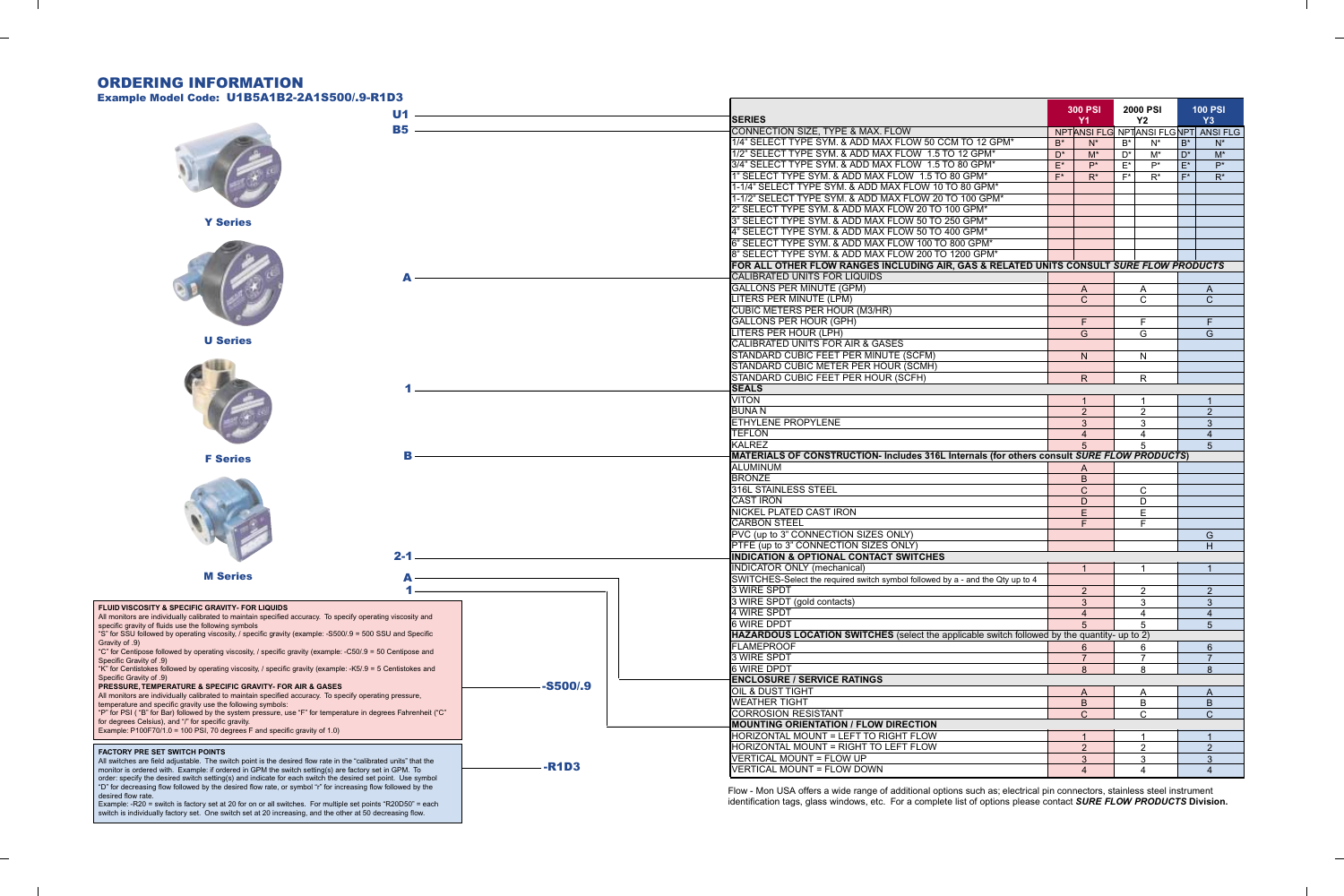|                  | <b>300 PSI</b><br>U1      |                  | <b>2000 PSI</b><br>U <sub>2</sub> |                  | <b>100 PSI</b><br>U3                   |                    | <b>300 PSI</b><br>F <sub>1</sub> | 2000 PSI<br><b>100 PSI</b><br><b>300 PSI</b><br><b>2000 PSI</b><br>F2<br>F <sub>3</sub><br>M <sub>2</sub><br>M1 |                  |                         |                                        |                         | <b>100 PSI</b><br>M3      |                    |                           |                |                         |                |  |
|------------------|---------------------------|------------------|-----------------------------------|------------------|----------------------------------------|--------------------|----------------------------------|-----------------------------------------------------------------------------------------------------------------|------------------|-------------------------|----------------------------------------|-------------------------|---------------------------|--------------------|---------------------------|----------------|-------------------------|----------------|--|
|                  |                           |                  |                                   |                  | NPT ANSI FLG NPT ANSI FLG NPT ANSI FLG |                    |                                  |                                                                                                                 |                  |                         | NPT ANSI FLG NPT ANSI FLG NPT ANSI FLG | <b>NPT</b>              | <b>DIN</b>                | <b>NPT</b>         | <b>DIN</b>                | <b>NPT</b>     | DIN                     |                |  |
| $\overline{B^*}$ | $\overline{\mathsf{N}^*}$ | $\overline{B^*}$ | $\overline{\mathsf{N}^*}$         | $B^*$            | $\overline{N^*}$                       |                    |                                  |                                                                                                                 |                  |                         |                                        |                         |                           |                    |                           |                |                         |                |  |
| $\overline{D^*}$ | $\overline{P^*}$          | $\overline{D^*}$ | $\overline{P^*}$                  | $\overline{D^*}$ | $\overline{P^*}$                       |                    |                                  |                                                                                                                 |                  |                         |                                        |                         |                           |                    |                           |                |                         |                |  |
| $E^*$            | $\overline{R^*}$          | $\overline{E^*}$ | $\overline{R^*}$                  | $\overline{E^*}$ | $\overline{R^*}$                       | $\mathsf{E}^\star$ | $\overline{\mathsf{R}^*}$        | $E^*$                                                                                                           | $\overline{R^*}$ | $\mathsf{E}^\star$      | $\overline{R^*}$                       |                         |                           |                    |                           |                |                         |                |  |
| $F^*$            | $\overline{S^*}$          | $F^*$            | $\overline{S^*}$                  | $F^*$            | $\overline{S^*}$                       | $F^*$              | $\overline{S^*}$                 | $F^*$                                                                                                           | $\overline{S^*}$ | $\mathsf{F}^\star$      | $\overline{S^*}$                       |                         |                           |                    |                           |                |                         |                |  |
|                  |                           |                  |                                   |                  |                                        | $G^*$              | $T^*$                            | $\mathsf{G}^\star$                                                                                              | $\overline{T}^*$ | $G^*$                   | $\overline{T^*}$                       |                         |                           |                    |                           |                |                         |                |  |
|                  |                           |                  |                                   |                  |                                        | $\mathsf{H}^\star$ | $U^*$                            | $\mathsf{H}^\star$                                                                                              | $U^*$            | $\mathsf{H}^\star$      | $U^*$                                  |                         |                           |                    |                           |                |                         |                |  |
|                  |                           |                  |                                   |                  |                                        | $\mathsf{I}^*$     | $V^*$                            | $\mathsf{I}^*$                                                                                                  | $V^*$            | $\mathsf{I}^*$          | $V^*$                                  |                         |                           |                    |                           |                |                         |                |  |
|                  |                           |                  |                                   |                  |                                        |                    |                                  |                                                                                                                 |                  |                         |                                        |                         |                           |                    |                           |                |                         |                |  |
|                  |                           |                  |                                   |                  |                                        |                    |                                  |                                                                                                                 |                  |                         |                                        | $J^*$                   | $W^*$                     | $J^*$              | $W^*$                     | $J^*$          | $\mathsf{W}^\star$      |                |  |
|                  |                           |                  |                                   |                  |                                        |                    |                                  |                                                                                                                 |                  |                         |                                        | $K^*$                   | $\mathsf{X}^\star$        | $K^*$              | $X^*$                     | $K^*$          | $\overline{X^*}$        |                |  |
|                  |                           |                  |                                   |                  |                                        |                    |                                  |                                                                                                                 |                  |                         |                                        | $\overline{L^*}$        | $Y^*$                     | $\mathsf{L}^\star$ | $Y^*$                     |                |                         |                |  |
|                  |                           |                  |                                   |                  |                                        |                    |                                  |                                                                                                                 |                  |                         |                                        | $M^*$                   | $Z^*$                     | $M^*$              | $\overline{Z^*}$          |                |                         |                |  |
|                  |                           |                  |                                   |                  |                                        |                    |                                  |                                                                                                                 |                  |                         |                                        |                         |                           |                    |                           |                |                         |                |  |
|                  |                           |                  |                                   |                  |                                        |                    |                                  |                                                                                                                 |                  |                         |                                        |                         |                           |                    |                           |                |                         |                |  |
|                  | $\overline{A}$            |                  | $\overline{\mathsf{A}}$           |                  | $\overline{A}$                         |                    | $\boldsymbol{\mathsf{A}}$        |                                                                                                                 | A                |                         | $\mathsf{A}$                           |                         | $\boldsymbol{\mathsf{A}}$ |                    | $\boldsymbol{\mathsf{A}}$ |                | $\overline{A}$          |                |  |
|                  | $\overline{C}$            |                  | $\overline{\text{c}}$             |                  | $\overline{C}$                         |                    | $\overline{C}$                   |                                                                                                                 | $\overline{C}$   |                         | $\overline{C}$                         |                         | $\overline{C}$            |                    | $\overline{c}$            |                | $\overline{C}$          |                |  |
|                  | $\overline{E}$            |                  | $\overline{\mathsf{E}}$           |                  | $\overline{E}$                         |                    | E                                |                                                                                                                 | E                |                         | E                                      |                         | E                         |                    | E                         |                | E                       |                |  |
|                  |                           |                  |                                   |                  |                                        |                    |                                  |                                                                                                                 |                  |                         |                                        |                         |                           |                    |                           |                |                         |                |  |
|                  |                           |                  |                                   |                  |                                        |                    |                                  |                                                                                                                 |                  |                         |                                        |                         |                           |                    |                           |                |                         |                |  |
|                  |                           |                  |                                   |                  |                                        |                    |                                  |                                                                                                                 |                  |                         |                                        |                         |                           |                    |                           |                |                         |                |  |
|                  | $\overline{N}$            |                  | $\overline{\mathsf{N}}$           |                  |                                        |                    | ${\sf N}$                        |                                                                                                                 | ${\sf N}$        |                         |                                        |                         | ${\sf N}$                 |                    | ${\sf N}$                 |                |                         |                |  |
|                  | $\overline{P}$            |                  | $\overline{P}$                    |                  |                                        |                    | $\mathsf P$                      |                                                                                                                 | $\overline{P}$   |                         |                                        |                         | $\mathsf P$               |                    | $\mathsf{P}$              |                |                         |                |  |
|                  |                           |                  |                                   |                  |                                        |                    |                                  |                                                                                                                 |                  |                         |                                        |                         |                           |                    |                           |                |                         |                |  |
|                  |                           |                  |                                   |                  |                                        |                    |                                  |                                                                                                                 |                  |                         |                                        |                         |                           |                    |                           |                |                         |                |  |
|                  | $\overline{1}$            |                  | $\mathbf{1}$                      |                  | $\mathbf{1}$                           |                    | $\mathbf{1}$                     |                                                                                                                 | 1                |                         | $\mathbf{1}$                           |                         | $\mathbf{1}$              |                    | $\mathbf{1}$              |                | $\mathbf{1}$            |                |  |
|                  | $\overline{2}$            |                  | $\overline{2}$                    |                  | $\overline{2}$                         | $\overline{2}$     |                                  | $\overline{2}$                                                                                                  |                  | $\overline{c}$          |                                        | $\overline{2}$          |                           | $\overline{2}$     |                           | $\overline{c}$ |                         |                |  |
|                  | $\overline{3}$            |                  | $\overline{3}$                    |                  | $\overline{3}$                         | $\mathbf{3}$       |                                  | $\mathbf{3}$                                                                                                    |                  | $\sqrt{3}$              |                                        | $\mathbf{3}$            |                           | 3                  |                           | $\mathbf{3}$   |                         |                |  |
|                  | $\overline{4}$            |                  | $\overline{4}$                    |                  | $\overline{4}$                         | $\overline{4}$     |                                  | $\overline{4}$                                                                                                  |                  | $\overline{\mathbf{4}}$ |                                        | $\overline{4}$          |                           | $\overline{4}$     |                           | $\overline{4}$ |                         |                |  |
|                  | $\overline{5}$            |                  | $\overline{5}$                    | $\overline{5}$   |                                        | $\overline{5}$     |                                  | $\overline{5}$                                                                                                  |                  | 5                       |                                        | $\overline{5}$          |                           | 5                  |                           | $\overline{5}$ |                         |                |  |
|                  |                           |                  |                                   |                  |                                        |                    |                                  |                                                                                                                 |                  |                         |                                        |                         |                           |                    |                           |                |                         |                |  |
|                  | $\boldsymbol{\mathsf{A}}$ |                  |                                   |                  |                                        |                    | $\overline{A}$                   |                                                                                                                 |                  |                         |                                        |                         | $\boldsymbol{\mathsf{A}}$ |                    |                           |                |                         |                |  |
|                  | $\overline{B}$            |                  |                                   |                  |                                        |                    | $\overline{B}$                   |                                                                                                                 |                  |                         |                                        |                         | $\sf B$                   |                    |                           |                |                         |                |  |
|                  | $\overline{C}$            |                  | $\overline{\mathsf{c}}$           |                  |                                        |                    | $\overline{C}$                   |                                                                                                                 | $\mathsf C$      |                         |                                        |                         | $\overline{C}$            |                    | $\mathsf C$               |                |                         |                |  |
|                  | $\overline{D}$            |                  | $\overline{\mathsf{D}}$           |                  |                                        |                    | $\overline{\mathsf{D}}$          |                                                                                                                 | D                |                         |                                        |                         |                           |                    | D                         |                |                         |                |  |
|                  | $\overline{E}$            |                  | $\overline{\mathsf{E}}$           |                  |                                        |                    | $\overline{E}$                   |                                                                                                                 |                  |                         |                                        |                         | D<br>$\overline{E}$       |                    |                           |                |                         |                |  |
|                  | $\overline{F}$            |                  | $\overline{\mathsf{F}}$           |                  |                                        |                    |                                  |                                                                                                                 | $\overline{E}$   |                         |                                        | $\overline{\mathsf{F}}$ |                           |                    | $\overline{E}$            |                |                         |                |  |
|                  |                           |                  |                                   |                  |                                        |                    | $\overline{\mathsf{F}}$          |                                                                                                                 | $\mathsf F$      |                         |                                        |                         |                           |                    | $\mathsf F$               |                |                         |                |  |
|                  |                           |                  |                                   |                  | $\overline{G}$                         |                    |                                  |                                                                                                                 |                  |                         | $\overline{G}$                         |                         |                           |                    |                           | $\overline{G}$ |                         |                |  |
|                  |                           |                  |                                   |                  | $\overline{H}$                         |                    |                                  |                                                                                                                 |                  |                         | H                                      |                         |                           |                    |                           | $\overline{H}$ |                         |                |  |
|                  |                           |                  |                                   |                  |                                        |                    |                                  |                                                                                                                 |                  |                         |                                        |                         |                           |                    |                           |                |                         |                |  |
|                  | $\mathbf{1}$              |                  | $\mathbf{1}$                      |                  | $\mathbf{1}$                           |                    | 1                                |                                                                                                                 | 1                |                         | $\mathbf{1}$                           |                         | 1                         |                    | $\mathbf 1$               |                | $\mathbf{1}$            |                |  |
|                  |                           |                  |                                   |                  |                                        |                    |                                  |                                                                                                                 |                  |                         |                                        |                         |                           |                    |                           |                |                         |                |  |
|                  | $\overline{2}$            |                  | $\overline{c}$                    |                  | $\overline{\mathbf{c}}$                |                    | $\overline{a}$                   |                                                                                                                 | $\overline{c}$   |                         | $\overline{2}$                         |                         | $\overline{a}$            |                    | $\overline{c}$            |                | $\overline{2}$          |                |  |
|                  | $\overline{3}$            |                  | $\overline{3}$                    |                  | $\overline{3}$                         |                    | $\overline{3}$                   |                                                                                                                 | $\overline{3}$   |                         | $\overline{3}$                         |                         | $\overline{3}$            |                    | $\overline{3}$            |                | $\mathbf{3}$            |                |  |
|                  | $\overline{4}$            |                  | $\overline{4}$                    |                  | $\overline{4}$                         |                    | $\overline{4}$                   |                                                                                                                 | $\overline{4}$   |                         | $\overline{\mathbf{4}}$                |                         | $\overline{4}$            |                    | $\overline{4}$            |                | $\overline{\mathbf{4}}$ |                |  |
|                  | $\overline{5}$            |                  | $\overline{5}$                    |                  | $\overline{5}$                         |                    | $\overline{5}$                   |                                                                                                                 | 5                |                         | 5                                      |                         | $\overline{5}$            |                    | 5                         |                | $\overline{5}$          |                |  |
|                  |                           |                  |                                   |                  |                                        |                    |                                  |                                                                                                                 |                  |                         |                                        |                         |                           |                    |                           |                |                         |                |  |
|                  | $\,6\,$                   |                  | $\,6$                             |                  | 6                                      |                    | $6 \overline{}$                  | 6                                                                                                               |                  |                         | 6                                      |                         | 6                         |                    | 6                         |                | 6                       |                |  |
|                  | $\overline{7}$            |                  | $\overline{7}$                    |                  | 7                                      |                    | $\overline{7}$                   |                                                                                                                 | $\overline{7}$   |                         | $\overline{7}$                         |                         | $\overline{7}$            |                    | $\overline{7}$            |                | $\boldsymbol{7}$        |                |  |
|                  | $\overline{8}$            |                  | $\overline{8}$                    |                  | $\overline{8}$                         |                    | $\overline{8}$                   |                                                                                                                 | 8                |                         | $\,8\,$                                |                         | $\bf 8$                   |                    | $\bf 8$                   |                | $\,8\,$                 |                |  |
|                  |                           |                  |                                   |                  |                                        |                    |                                  |                                                                                                                 |                  |                         |                                        |                         |                           |                    |                           |                |                         |                |  |
|                  | A                         |                  | Α                                 |                  | $\boldsymbol{\mathsf{A}}$              |                    | $\overline{A}$                   |                                                                                                                 | A                |                         | $\overline{A}$                         |                         | $\mathsf A$               | A                  |                           | $\overline{A}$ |                         |                |  |
|                  | $\, {\sf B} \,$           |                  | $\overline{B}$                    |                  | $\sf B$                                |                    | $\overline{B}$                   | $\overline{B}$                                                                                                  |                  |                         |                                        |                         | B                         |                    | $\overline{B}$            | B              |                         | $\overline{B}$ |  |
|                  | $\overline{C}$            |                  | $\overline{\text{c}}$             |                  | $\overline{\text{c}}$                  |                    | $\overline{C}$                   |                                                                                                                 | ${\bf C}$        |                         | $\mathsf C$                            |                         | $\mathsf C$               |                    | $\mathbf C$               |                | $\mathsf{C}$            |                |  |
|                  |                           |                  |                                   |                  |                                        |                    |                                  |                                                                                                                 |                  |                         |                                        |                         |                           |                    |                           |                |                         |                |  |
|                  | $\mathbf{1}$              |                  | $\mathbf{1}$                      |                  | $\mathbf{1}$                           |                    | $\mathbf{1}$                     |                                                                                                                 | $\mathbf 1$      |                         | $\mathbf{1}$                           |                         | $\mathbf{1}$              |                    | $\mathbf{1}$              | $\mathbf{1}$   |                         |                |  |
|                  | $\overline{2}$            |                  | $\overline{2}$                    |                  | $\sqrt{2}$                             |                    | $\overline{2}$                   |                                                                                                                 | $\overline{2}$   |                         | $\overline{2}$                         |                         | $\overline{2}$            |                    | $\overline{2}$            |                | $\overline{2}$          |                |  |
|                  | $\mathbf{3}$              |                  | $\overline{3}$                    |                  | $\mathbf{3}$                           |                    | $\overline{3}$                   |                                                                                                                 | $\overline{3}$   |                         | $\overline{3}$                         |                         | $\overline{3}$            |                    | $\overline{3}$            |                | $\overline{3}$          |                |  |
|                  | $\overline{4}$            |                  | $\overline{4}$                    |                  | $\overline{4}$                         |                    | $\overline{4}$                   |                                                                                                                 | $\overline{4}$   |                         | $\overline{\mathbf{4}}$                |                         | $\overline{4}$            |                    | $\overline{\mathbf{4}}$   | $\overline{4}$ |                         |                |  |





| Maximum Flow (GPM)          | А              |  |
|-----------------------------|----------------|--|
| <b>Pipe Connection Size</b> |                |  |
| 0 to 12 GPM- 1/4" to 1"     | $6.3$ " (160)  |  |
| 10 to 100 GPM- 3/4" to 2"   | 7.1" (180)     |  |
| 50 to 150 GPM-3"            | $10.0$ " (255) |  |
| 50 to 400 GPM-4"            | $10.0$ " (255) |  |
| 100 to 800 GPM- 6"          | 18.1" (460)    |  |
| 200 to 1200 GPM-8"          | 19.1" (485)    |  |

| [Maximum Flow (GPM)     |               |  |
|-------------------------|---------------|--|
| Pipe Connection Size    |               |  |
| 10 to 2 GPM- 1/4" to 1" | $7.4$ " (188) |  |

# DIMENSIONS- Vane Style

# DIMENSIONS- Piston Style

Note: Conduit connections are 1/2" NPT

Consult *SURE FLOW PRODUCTS* Division for dimensions on monitors that will be used above 300 PSI

Consult *SURE FLOW PRODUCTS* Division for dimensions on monitors that will be used above 300 PSI